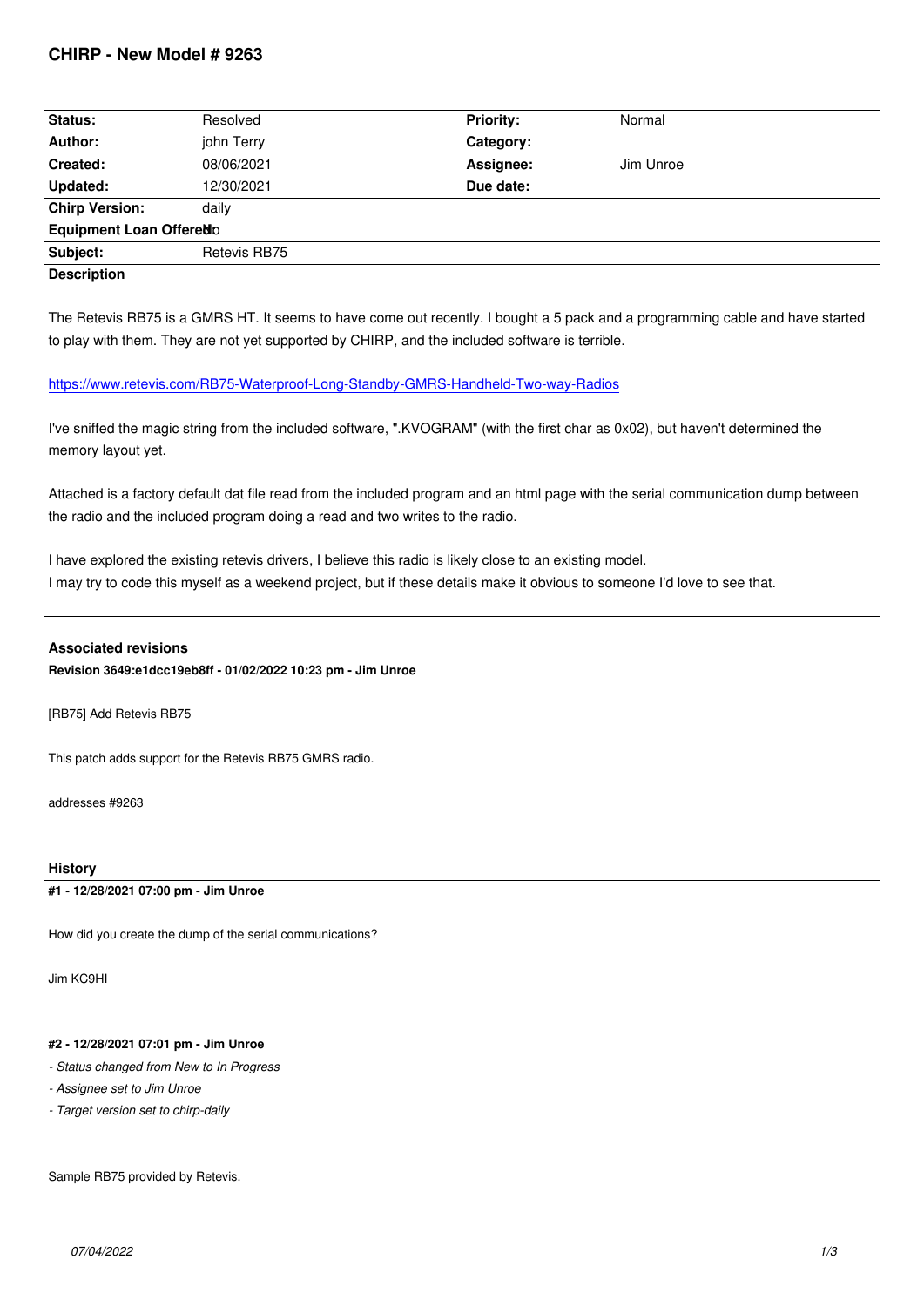*Jim KC9HI*

#### **#3 - 12/28/2021 08:09 pm - john Terry**

*Jim Unroe wrote:*

*How did you create the dump of the serial communications?*

*Jim KC9HI*

*I used a windows program called "Serial Port Monitor", this is the html output from that. I didn't have a working linux / wine setup at the time. There's a much better chance I can get things working under wine now that I have the right hardware combination. I will try to get that working if needed.*

### **#4 - 12/28/2021 08:11 pm - john Terry**

*The communication here should include a full read of the memory, and two writes to memory.*

### **#5 - 12/29/2021 06:47 am - Jim Unroe**

*john Terry wrote:*

*Jim Unroe wrote:*

*How did you create the dump of the serial communications?*

*Jim KC9HI*

*I used a windows program called "Serial Port Monitor", this is the html output from that. I didn't have a working linux / wine setup at the time. There's a much better chance I can get things working under wine now that I have the right hardware combination. I will try to get that working if needed.*

*OK. That is what I use here. I just export the "dump" view to a \*.txt file. The reason I asked was I am trying to locate something simple-to-use and free that I can tell others to use to capture the transfer from/to their radio like you did.*

*Jim KC9HI*

# **#6 - 12/30/2021 05:07 am - Jim Unroe**

- *Status changed from In Progress to Resolved*
- *% Done changed from 0 to 100*

*A patch has been submitted. Support should be in the next CHIRP daily build following acceptance.*

*Jim KC9HI*

# **#7 - 12/30/2021 12:50 pm - john Terry**